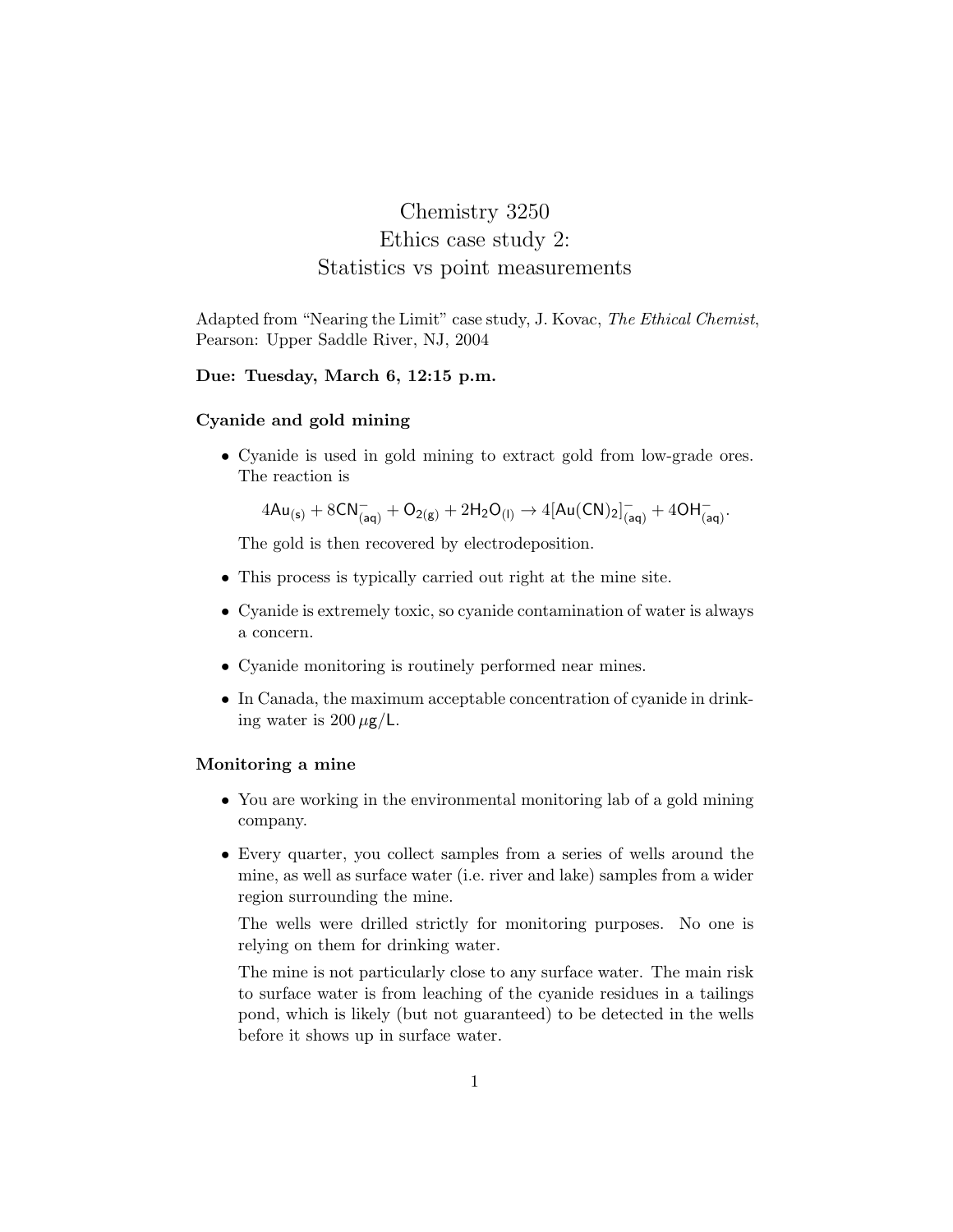• There is a town nearby. Some of the people who live outside of the town rely on wells for their drinking water. The town uses water from a river.

## Reporting

- The practice at the mine has been to report averages of the data collected at related sites (e.g. all the wells, all the samples from a particular river or lake) to the mine management, who in turn pass on these results to appropriate monitoring authorities.
- This has the advantage of generating a standard deviation for the measurements which can be used to judge their reliability.

## Data collection, Feb. 3, 2012

- The last quarterly surface water samples were collected in January. All samples were normal.
- On Feb. 3, 2012, you collect your quarterly samples from the wells.
- The analyses are carried out the following day.

The following data were obtained for the twelve wells:

| Well:<br>$[CN^-]/\mu g L^{-1}$ 105 60 220 111 102 172              |  | $1 \quad 2 \quad 3 \quad 4 \quad 5 \quad 6$ |  |  |
|--------------------------------------------------------------------|--|---------------------------------------------|--|--|
| Well: 7 8 9 10 11 12<br>$[CN^-]/\mu g L^{-1}$ 113 120 129 70 86 59 |  |                                             |  |  |

Average and standard deviation:  $112 \pm 46 \,\mu g \,\mathsf{L}^{-1}$ 

#### What you do

- Each value is the average of three trials from a given field sample. Your first thought is that something might have gone wrong in analyzing the sample from well 3, so you check your results again. There are no calculation errors, and the three trials are consistent with each other: 205, 228 and 227  $\mu$ g L<sup>-1</sup>.
- Your lab also takes periodic samples from the tailings ponds, which are heavily contaminated with cyanide, so your second thought is that the sample might have become contaminated in the lab during analysis. You have no easy way of checking this, of course.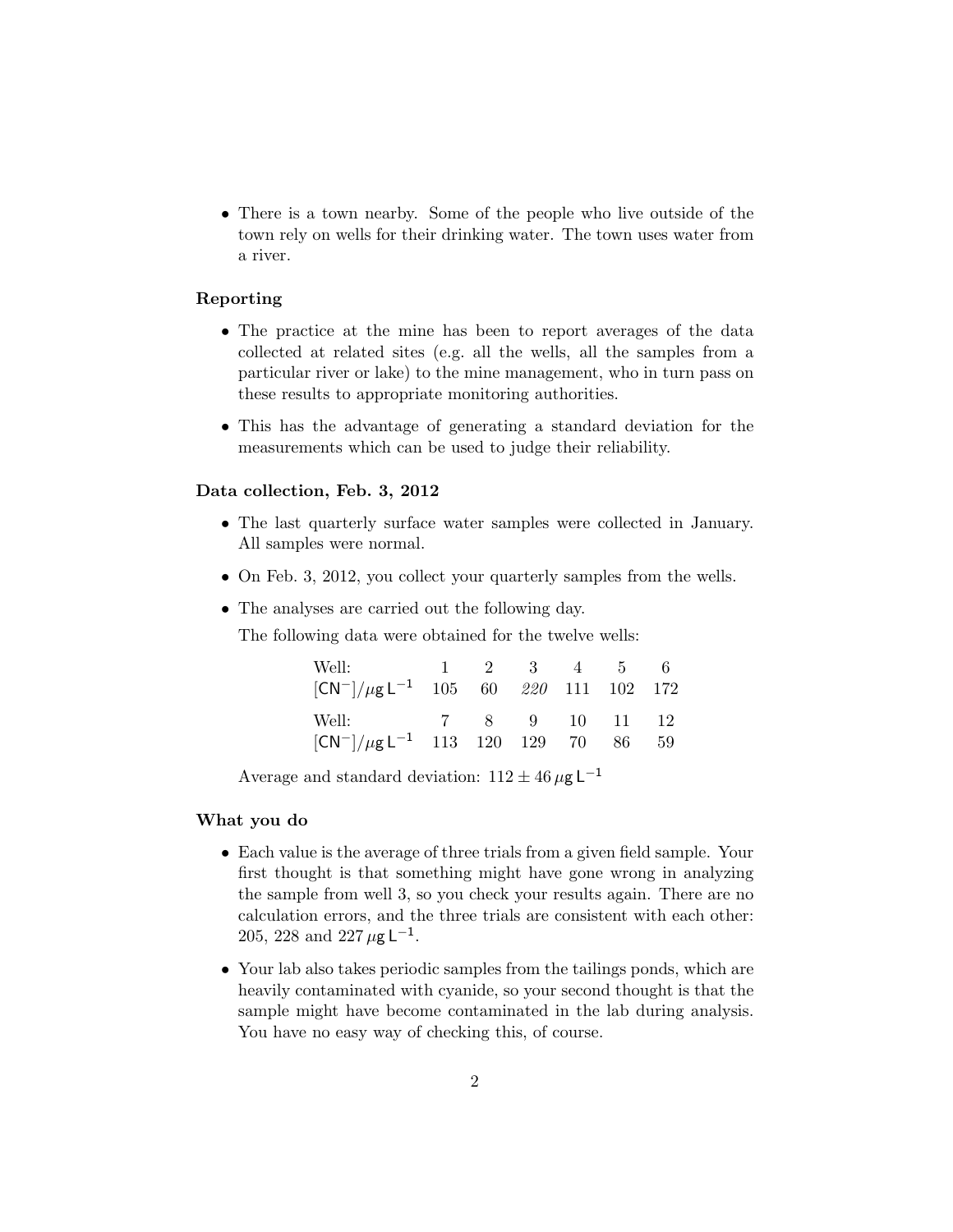# What you do (continued)

• You go back into your records for well 3 and plot the following high/low/median graph using the three trials for samples from this site over the last three years (since you started working in the lab).



# A little chat with your boss

- Having looked at the data, you have concerns.
- You take these concerns to your boss. He looks at your data and points out two things:
	- 1. The average of the twelve wells is still much lower than the maximum safe level.
	- 2. There is a lot of scatter in the data, so randomly throwing up a point that far from the mean will happen from time to time.

# A little chat with your boss (continued)

- Your boss additionally points out the following:
	- If you sign off on a report that indicates that a level above the maximum safe level has been measured, the company will be forced to investigate the source of the cyanide.
	- Such an investigation would be costly.
	- Reporting the average from the twelve wells and not individual measurements is consistent with past practice.